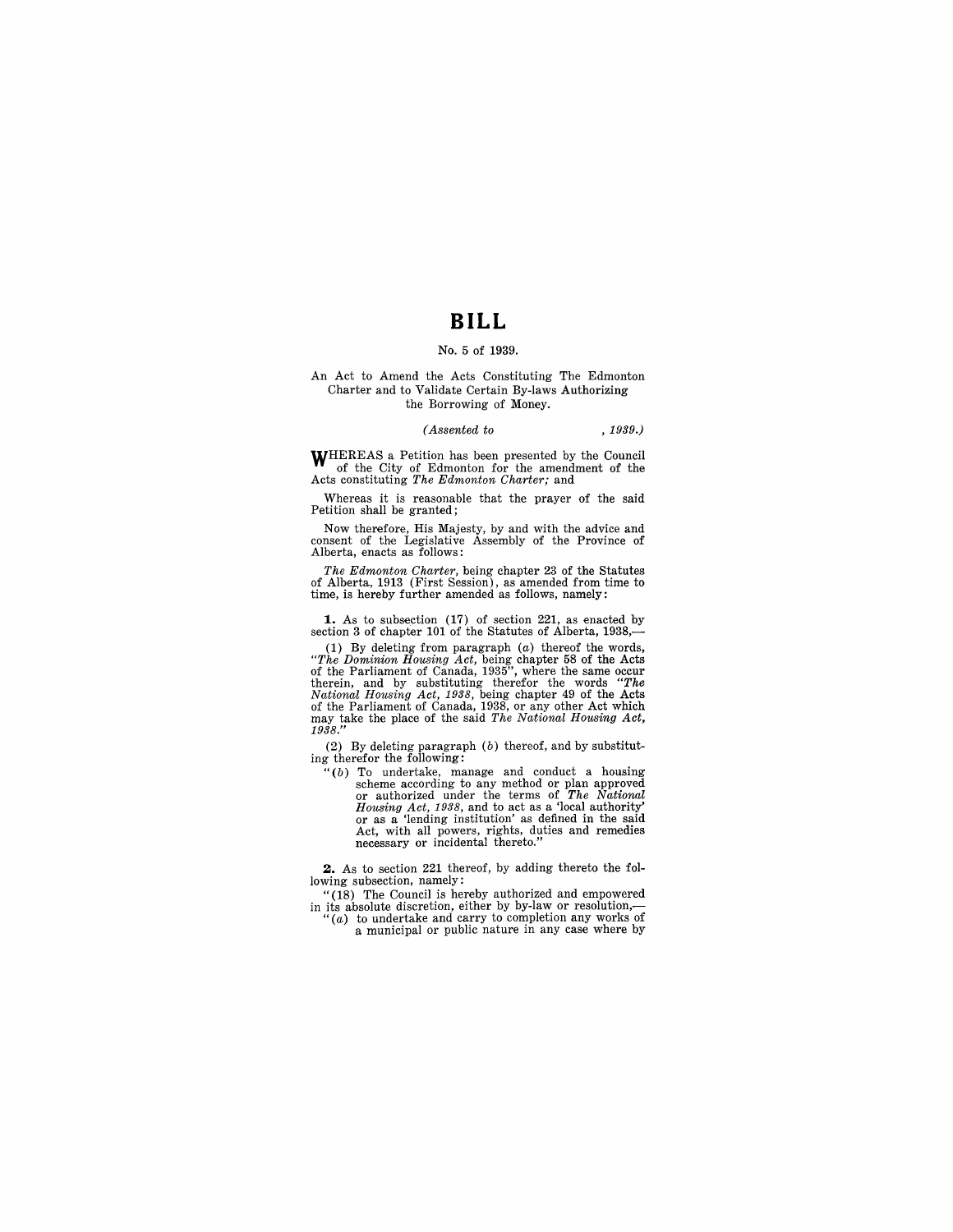any Act of the Parliament of Canada provision is made for assistance to municipalities in undertaking any such works, and to enter into any agree-ments with the Government of Canada as may be required by the terms of any such Act in relation to any of such works;

" $(b)$  to do any act or thing which may require to be done in order to obtain for the City any benefits or advantages which by the terms of any Act of the Parliament of Canada or by the terms of any Statute of the Province available to municipalities as a means of assistance in the relief of unemployment or in any other way whatsoever."

**3.** As to section 233 thereof by adding thereto the following subsection, namely:

- (7)  $(a)$  Notwithstanding anything in any Act or law to the contrary, the Council by by-law may license either as a general classes according to the nature of the business concerned, any person selling or offering for sale or handling,<br>dealing or trading in lumber, fruit, vegetables,<br>garden produce, fish, coal, articles, commodities, or<br>goods, wares or merchandise, within the City of<br>Edmonton, where su dealer" within the meaning of this section;<br>(b) The expression "non-established dealer" shall mean
- any person who does not *bona fide* occupy, either as owner or tenant, a regularly established and properly equipped building, store, shed, or warehouse within the City of Edmonton for the purpose of storing, selling, handling, dealing or trading in such lumber, fruit, vegetables, garden produce, fish, coal, articles, commodities or goods, wares or merchandise.

**4.** As to section *239a,* as enacted by section 6 of chapter 63 of the Statutes of Alberta, 1923, and amendments there-to, by deleting the same and by substituting therefor the following:

"239a.-(1) In this section the term 'shop' shall include any premises wherein or whereon any retail trade or business is carried on, but shall not include any factory or industrial establishment expressly mentioned in Schedule A to *The Factories Act, 1926.* 

"(2) In this section the term 'holiday' shall include New Year's Day, Good Friday, Victoria Day, Dominion Day, Labour Day, Thanksgiving Day, Christmas Day, any day which by Act of the Parliament of Canada, or of the Legislature of the Desistedlation of the Carollature of the Cana Province, is made or declared to be a holiday within the Province; the annual Civic Holiday proclaimed by the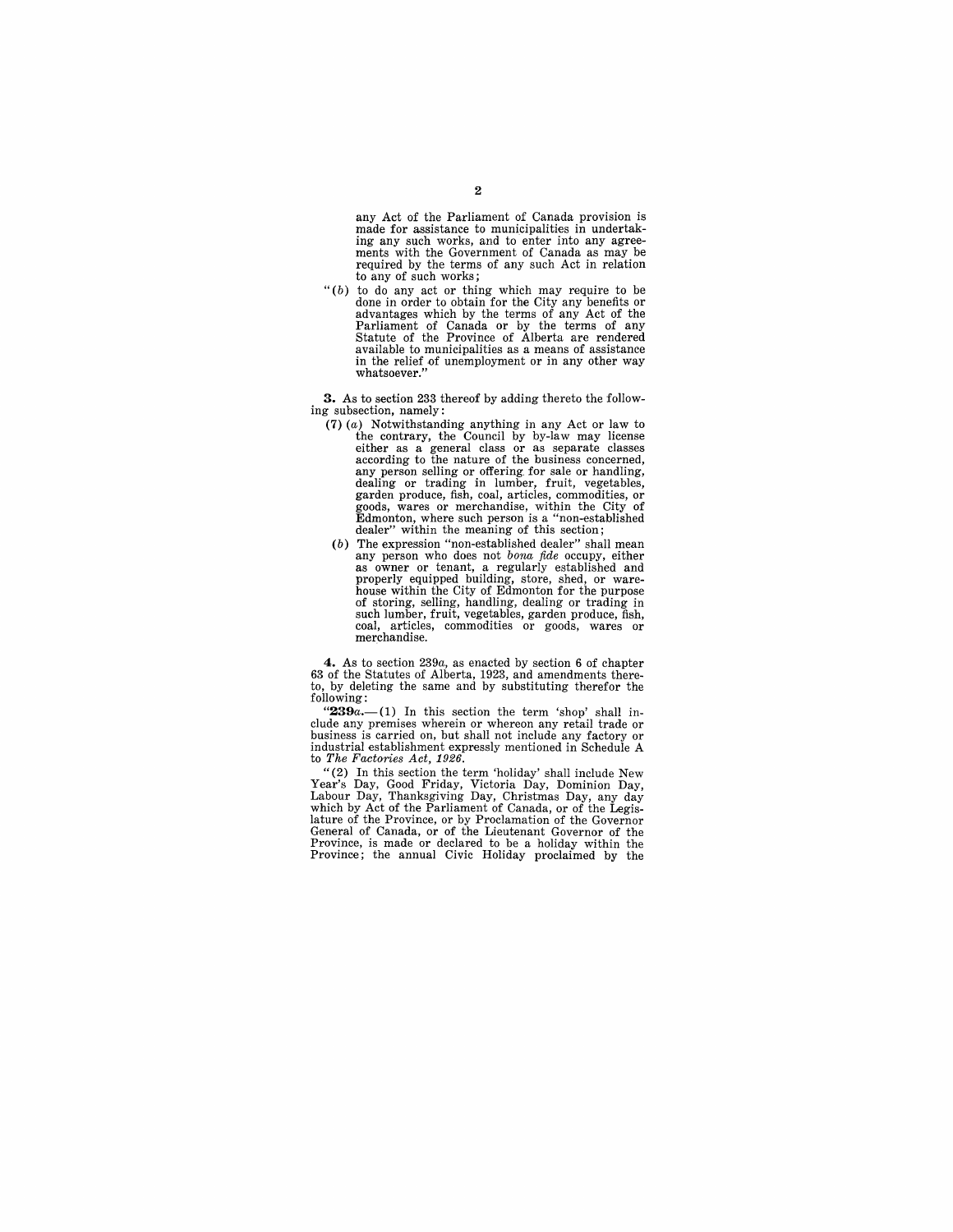Mayor or any other day or part of a day which by reason of any event occurring thereon or which may occur thereon the Mayor and Council may decide is of sufficient public importance to proclaim as a holiday.

- "(3) Except as in this section otherwise provided, $-$
- "(a) Every shop shall be closed for the service of customers not later than six o'clock in the after-<br>noon of every week day and be kept closed for the<br>remainder of the day;
- " $(b)$  Every shop shall be closed for the service of customers not later than one o'clock in the aftercustomers not later than one o'clock in the after- noon of every Vvednesday during each year from the thirtieth day of April to the first day of September and be kept closed for the remainder of the day; "Provided, that the Council by by-law may pro-

vide that every shop shall be closed at one o'clock<br>in the afternoon on every Wednesday throughout<br>the whole year or any portion thereof, in addition<br>to every Wednesday during each year from the<br>thirtieth day of April to t

and said Council may from time to time alter,<br>amend or repeal any such by-law; and<br>"Provided further, that the Council by by-law<br>may fix one day in each week (except Sunday)<br>during which day any exempted shop, trade or<br>bus and may fix the period of time in such day when the place or premises occupied or used by any such exempted shop, trade or business shall be and re-<br>main closed:

- *"(c)* In this section the expression 'service of customers' tomers within a shop of any articles, goods, wares, merchandise or commodities of every kind and nature situate therein;
- *"(d)* No person shall be guilty of an offence against this section by reason of service of a customer during the time at which the shop is required to be closed if such person proves that the customer was in the shop before the time when the shop was required to be closed;
- " (e) No person shall offer for sale or dispose of any articles, goods, wares, merchandise or commodities of any kind or nature by any species of auction, Dutch auction or any form of competitive buying of any kind or nature in any shop or in any premises connected therewith after said closing hours of six o'clock and one o'clock respectively;
- *"(I)* Every shop shall be closed for the service of cus- tomers throughout every holiday;

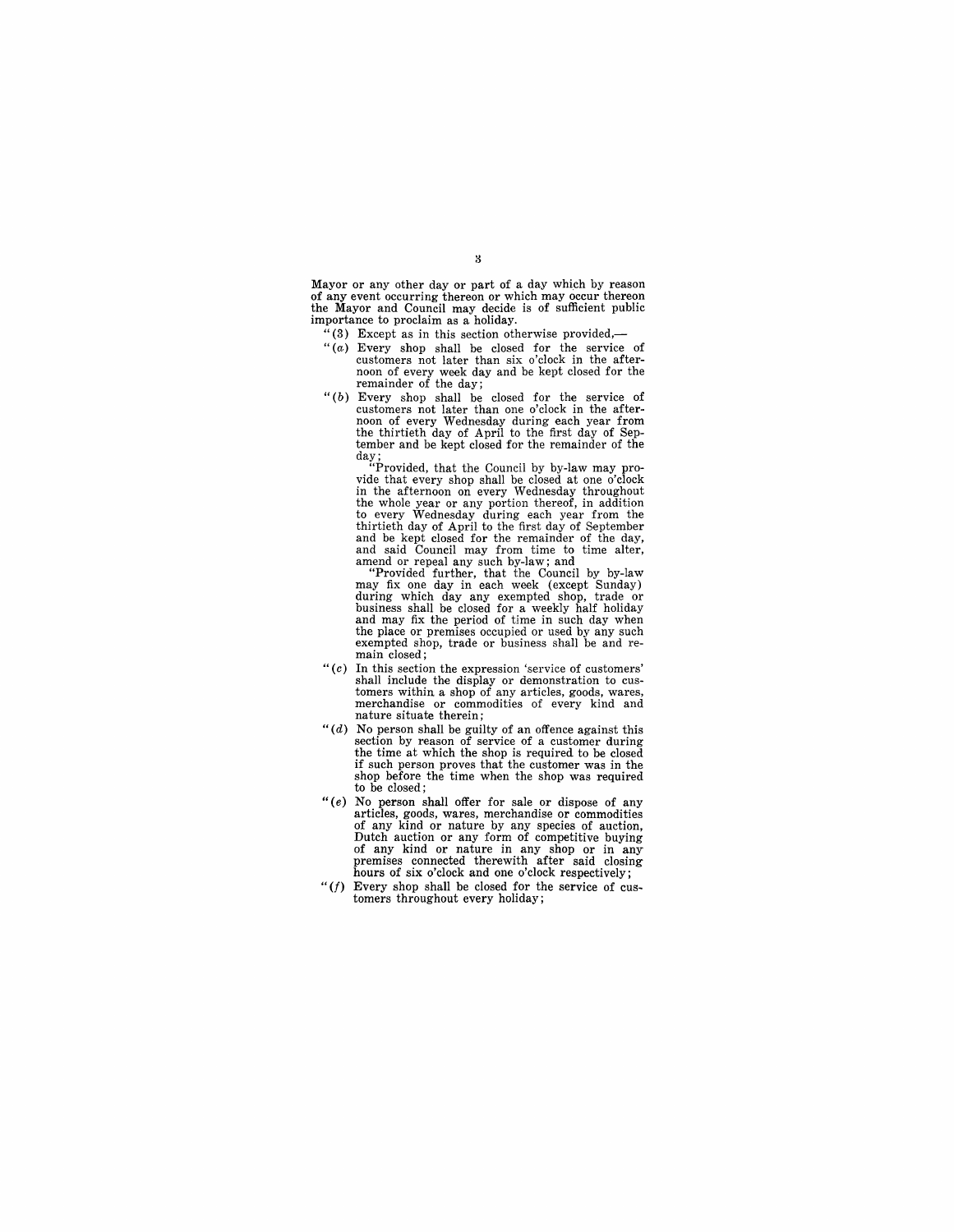"Provided, that in any week when a holiday occurs upon any day other than Wednesday, all shops may be kept open upon that Wednesday until six o'clock in the afternoon;

- *"(g)* The Council by resolution may, subject to the provisions of The *Mini-*<br>*mum Wage Act, 1926*, or such superseding Acts as<br>*mum Wage Act, 1925*, or such superseding Acts as<br>may from time to time be in force, permit t occupier of any shop to keep such shop open for the service of customers until ten o'clock in the afterservice of customers until ten o'clock in the after-<br>noon of such three week days in the month of<br>December in any year prior to Christmas Day in that year as Council may decide;
- " $(h)$  The Council may deal with garages and gasoline service stations as a special class and may pass a by-law requiring that said garages or gasoline service stations shall be and remain closed for the service of customers during such hours between eight o'clock in the afternoon and seven o'clock in the forenoon in each day as said Council in its absolute discretion may determine.

" ( 4) No person shall carryon any retail trade or business of any class in any place not a shop, at any time when it would be unlawful to keep a shop open for the purpose of retail trade or business of that class.

" (5) The provisions of this section shall not extend to any shop in which the only trade or business carried on is one or more of the trades or businesses in this section ex-<br>empted from the prescribed closing hours of one o'clock or<br>six o'clock.

 $\frac{6}{6}$  (6) A shop may, for the purpose of carrying on one or more exempted trades or businesses, be kept open after the closing hour fixed by this section, notwithstanding the fact that one or more non-exempted trades or businesses are also carried on therein; but when any such shop is so kept also carried on therein; but when any such shop is so kept open, there shall be placed conspicuously in the front door and in the front window of such shop a card not less than<br>two feet square on which the following words, namely, "This<br>shop is closed by law except for the sale of (here state the<br>exempted class or classes of goods which ar less than one inch high.

"(7) Nothing in this section shall apply to any fair, lawfully held, not to any bazaar or sale of work for charitable or other purposes from which no private profit is derived.

"(8) No employer shall require or permit any employee to remain in a shop for a longer period than thirty minutes after the closing hour fixed by this section.

"(9) The only shops, trades or businesses exempted from the one o'clock and six o'clock closing hours prescribed shall be,-

#### $\overline{4}$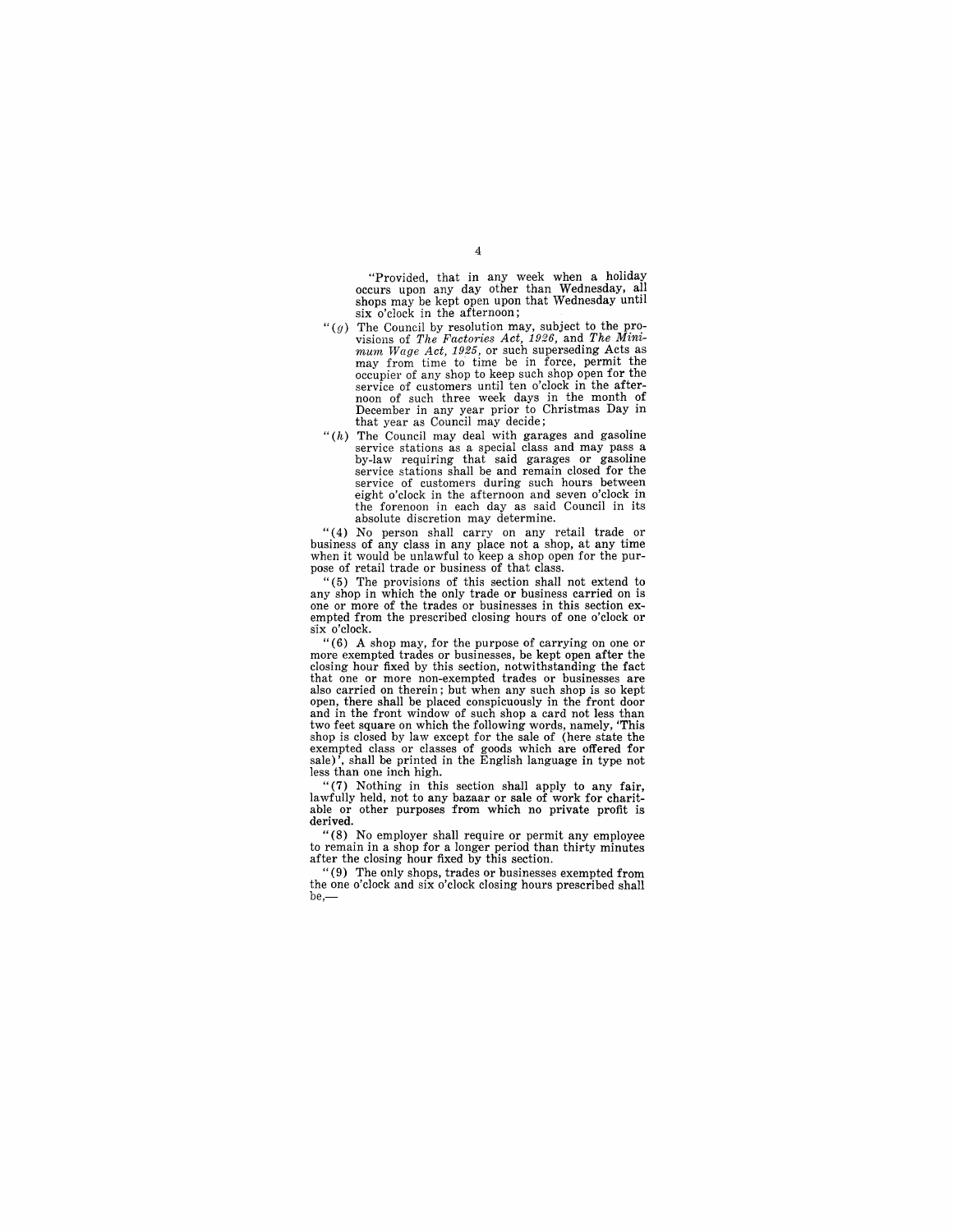- " $(a)$  Druggist shops for the sale of medicine, medical and surgical appliances and sick room requisites and other exempted articles only;
- " $(b)$  Any shops, trades or businesses, expressly ex-<br>empted by by-law of Council and said Council by by-law may exempt from the closing hours prescribed by this section the sale or offering for sale in any shop of any class or classes of articles, goods, wares or merchandise;
- *"(c)* The Council may provide that no shop shall be allowed to remain open unless the only trade or business carried on therein or the only articles, goods, wares or merchandise sold or offered for sale therein are exempted by this section or by any by-law passed hereunder from the said prescribed closing hours;

Provided, that the Council may prescribe the same or a different schedule of exempted shops, trades or businesses or articles, goods, wares or merchandise in respect of said closing at six o'clock in the afternoon and said closing at one o'clock in the afternoon.

"(10) The Council may make by-laws regulating and fixing the hours of labour in shops throughout or during any part of the year, and may, by any such by-law, alter, repeal or amend any part of this section except paragrap

"Provided, that no person shall be employed in any shop<br>more than five and one-half days in any week during the<br>year, except during the month of December; and<br>"Provided further, that in the event of any by-law being<br>made

and manager of any shop affected by any such by-law shall, not later than the tenth day of every month, make a return to the Board of Industrial Relations in such form as may be required by the said Board, as at the last day of the pre-<br>ceding month, setting out for that month the name, age<br>and sex of each person employed by him, the days and the<br>number of hours per day worked by each such person, days upon which each such person worked one-half day only and the amounts paid to each such person for wages, and that every proprietor, keeper or manager of any shop as a foresaid, who makes default in making any such return, or who makes any untrue statement therein shall be guilty of an offence punishable, upon summary conviction, by a fine of not more than fifty dollars and costs;

"Provided further, that if any shop shall be closed for a full half-day during any week, the proprietor, keeper or manager thereof shall not be required to make the return above mentioned but in place thereof may certify in writing<br>to the Board of Industrial Relations that his shop has been<br>closed a full half-day in each week during the preceding<br>month, mentioning such half-day, and such cer section.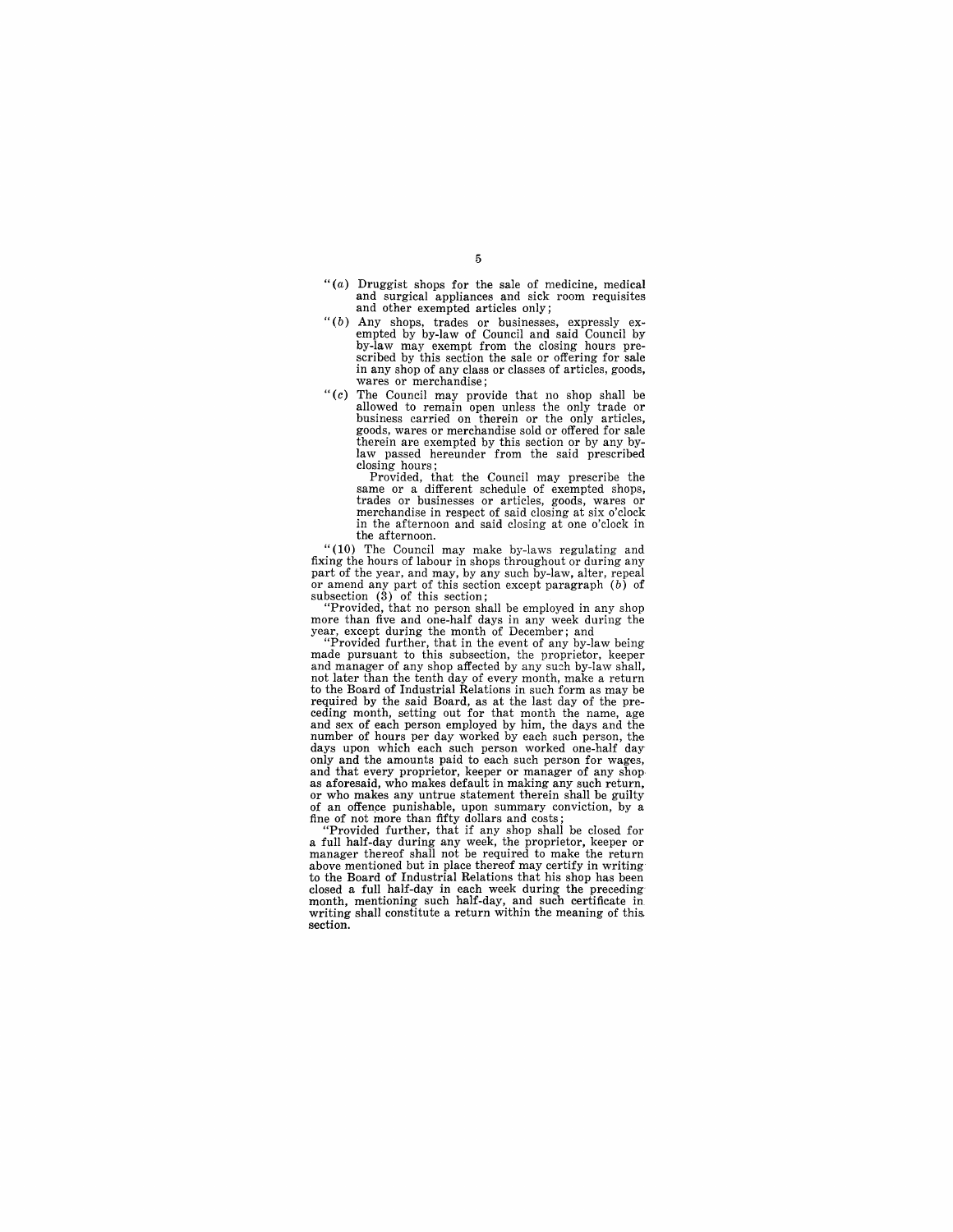"(11) (a) The Council may pass by-laws,--

- "(i) to provide that the owner, proprietor, manager or person in charge of any shop in which one or more exempted and non-exempted trades or businesses are carried on shall not keep his shop open during any time it is required to be closed under the provisions of this section or any bylaw of the City unless and until he shall file a statement in writing with whomsoever the Council shall appoint, setting out both the ex- empted and non-exempted trades and businesses he intends to carry on in his shop;
- "(ii) to provide that such appointed person shall thereupon issue to such owner, proprietor, manthereupon issue to such owner, proprietor, man-<br>ager or person in charge of any shop, a certificate<br>showing the exempted trades or businesses he proposes to carry on;
- "(iii) to provide that in the event of any such owner, proprietor, manager or person in charge of any shop, being convicted of keeping his shop open during any time it is required to be closed under any of the provisions of this section or any bylaw of the City, or being convicted of selling to or serving a customer with any goods, wares or merchandise which may not be lawfully sold in his shop during prohibited hours, the Council may cancel the said certificate for any period of time not exceeding six months;
- "(iv) to provide such other rules and regulations as the Council may consider expedient for the purpose of carrying out the powers granted in this subsection.
- *"(b)* Upon the cancellation of any such certificate the person whose certificate is cancelled shall no longer be entitled to keep his shop open for any purpose after any of the closing hours mentioned in this section or in any by-law of the City, and he shall be conclusively deemed to be carrying on business for the sale of non-exempted goods, wares and merchandise only.

" $(12)$  Nothing contained in this section or in any by-law passed hereunder shall be deemed to repeal, alter or modify the powers of the inspector under section 23 of *The Factories Act,* 1926, or any similar Act that may from time to time be in force in the Province of Alberta.

"(13) Any person being the owner, proprietor, manager or person in charge of any shop, contravening or failing to comply with the provisions of this section or of any by-law passed hereunder, shall be liable on summary conviction,-

" $(a)$  for a first offence, to a fine of not less than five dollars nor more than twenty-five dollars and costs and in default of payment to imprisonment for a term not exceeding five days;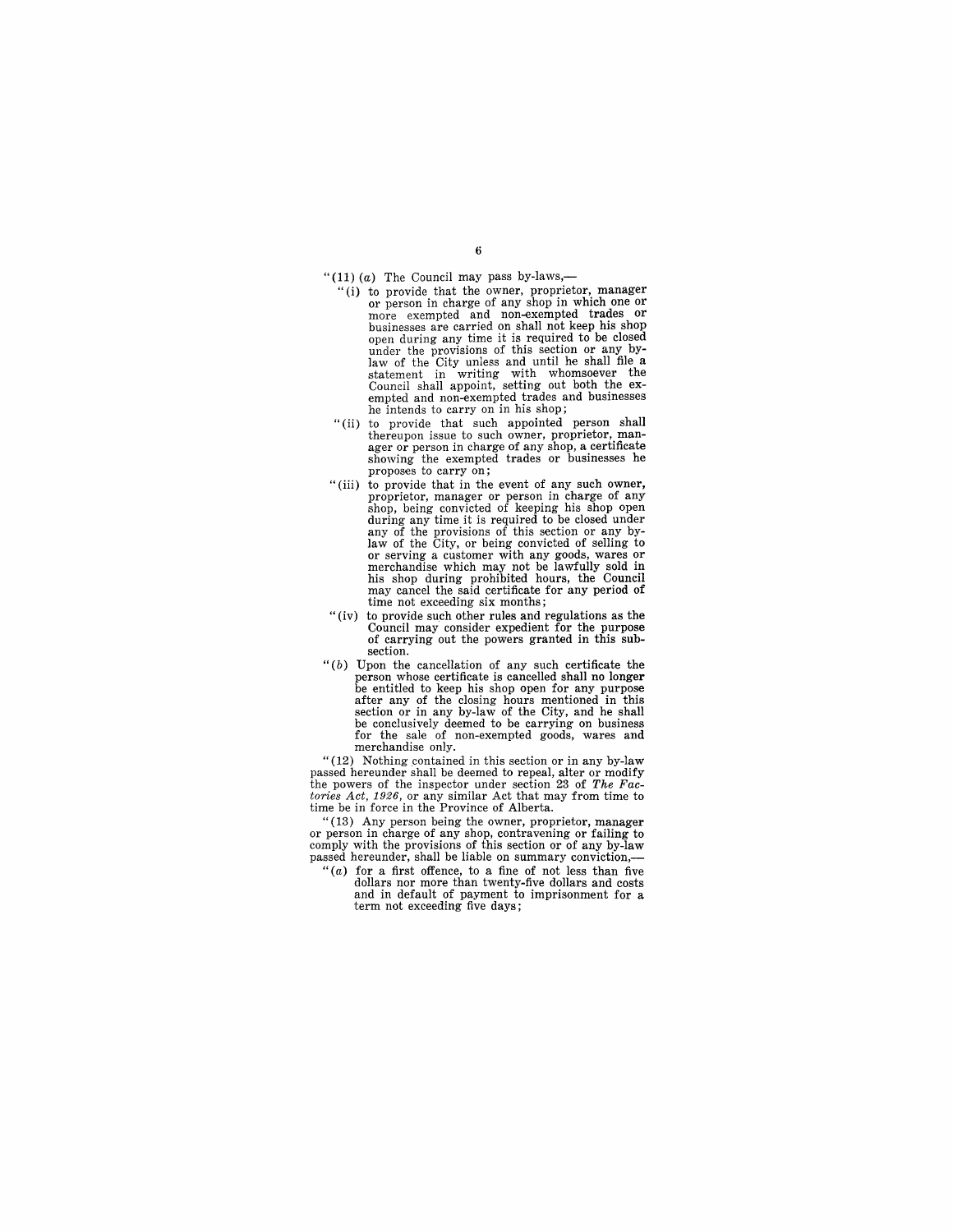- " (b) for a second offence, to a fine not less than fifty dollars nor more than one hundred dollars, and in default of payment to imprisonment for a term not exceeding twenty days;
- *"(c)* for a third offence, or subsequent, to a fine of not less than one hundred dollars nor more than five hundred dollars, and in default of payment, to imprisonment with or without hard labour, for a term not exceeding sixty days.

"(14) It is hereby declared that all by-laws lawfully passed by Council under the powers contained in section 239*a* as enacted by section 6 of chapter 63 of the Statutes of Alberta, 1923, and amendments thereto, shall remain in full force and effect until altered, modified or repealed by the Council, notwithstanding the repeal of said section 6, of chapter 63 of the Statutes of Alberta, 1923.

5. As to section 417*a*, as enacted by paragraph (1) of section 1 of chapter 69 of the Statutes of Alberta, 1929,—

- (a) by deleting the words "motor or other vehicle" where the same occur therein, and by substituting therefor the words "motor vehicles or electric trolley buses";
- (b) by adding at the end thereof the words "and the provisions of *The Vehicles and Highway Traffic Act*,  $1924$ , or any Act passed in amendment thereof or in substitution therefor, shall not apply to the said in substitution therefor, shall not apply to the said electric trolley buses".

**G.** The following by-laws of the City of Edmonton, namely:

(1) By-law No. 838, passed on the twenty-sixth day of October, 1936, intituled "A By-law to create a debt in the sum of \$220,000.00 for the purpose of improving and providing additional equipment for certain public works and services of the City of Edmonton and to issue debentures in the said sum", as amended by By-law No. 851, passed on the thirteenth day of May, 1937;

(2) By-law No. 849, passed on the fifteenth day of May. 1937. intituled "A By-law to create a debt in the sum of \$50,000.00 for the purpose of paying the City's share of local improvements intended to be undertaken in the City of Edmonton during the year 1937, and to issue debentures in the said sum";

(3) By-law No. 850, passed on the thirteenth day of May, 1937, intituled "A By-law to create a debt in the sum of \$50,000.00, for the purpose of extending and improving the City's system of Waterworks and furnishing equipment for the said works, and to issue debentures in the said sum";

(4) By-law No. 852, passed on the twenty-seventh day of May, 1937, intituled "A By-law to create a debt in the sum of \$195,000.00 for the purpose of improving and pro-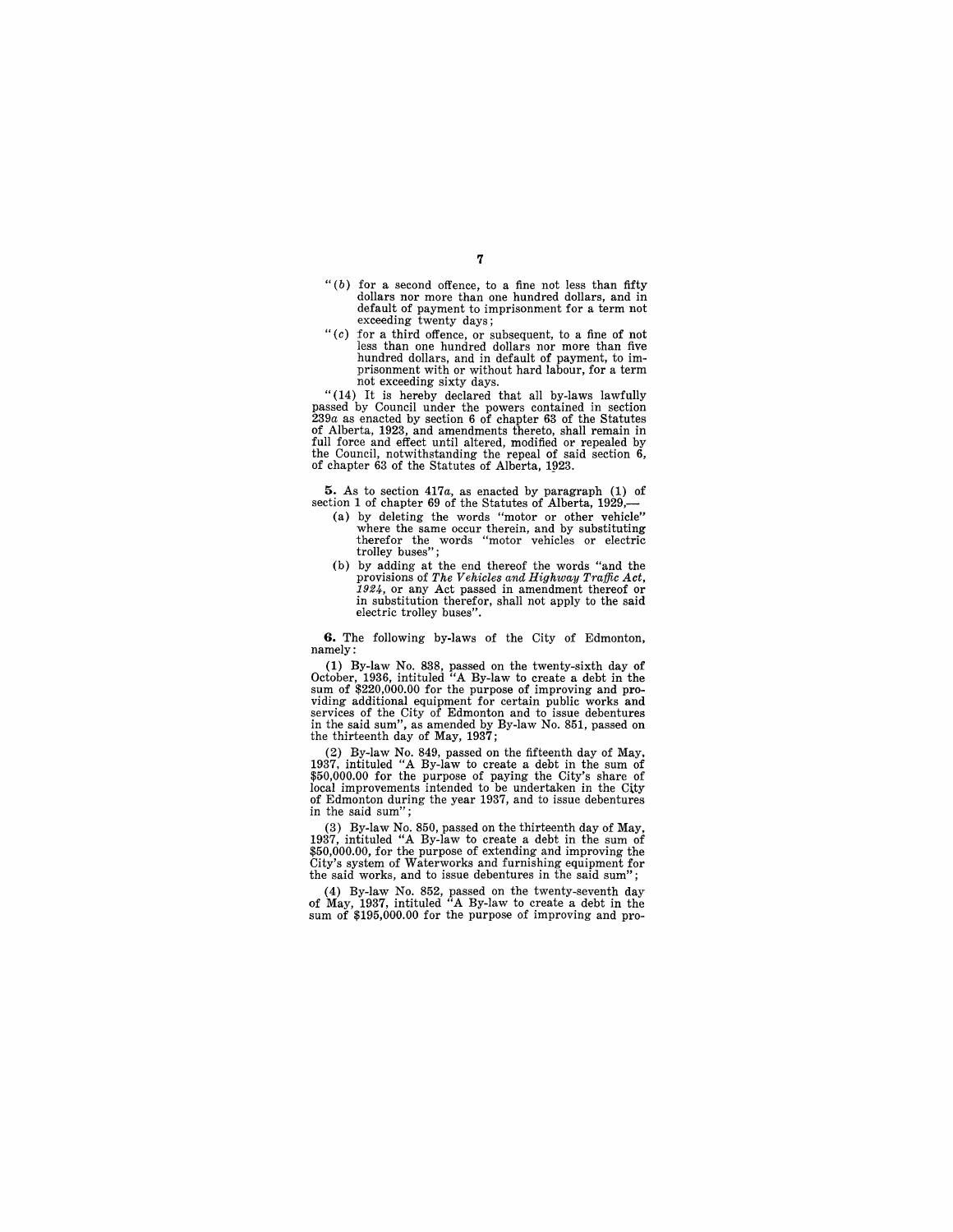viding additional equipment for certain public works and services of the City of Edmonton, and to issue debentures in the said sum";

(5) By-law No. 853, passed on the fourteenth day of June, 1937, intituled "A By-law to create a debt in the sum of \$225,000.00 for the purpose of improving and rehabilitating and providing additional equipment for certain lic works and services of The City of Edmonton, and to issue debentures in the said sum";

(6) By-law No. 867, passed on the twenty-second day of November, 1937, intituled "A By-law to create a debt in the sum of \$35,000.00 for the purpose of constructing a hangar at the Municipal Airport in Edmonton";

(7) By-law No. 887, passed on the thirteenth day of July, 1938, intituled "A By-law to create a debt in the sum of \$175,000.00 for the purpose of improving and rehabilitating and providing additional equipment for certain public works and services of the City of Edmonton, and to issue debentures in the said sum";

(8) By-law No. 888, passed on the thirteenth day of July, 1938, intituled "A By-law to create a debt in the sum of \$75,000.00 for the purpose of improving and rehabilitating and providing additional equipment for certain public works and services of the City of Edmonton, and to issue deben-tures in the said sum";

(9) By-law No. 889, passed on the thirteenth day of July,  $1938$ , intituled "A By-law to create a debt in the sum of \$350,000.00 for the purpose of improving and providing additional equipment for certain public works and of the City of Edmonton, and to issue debentures in the said sum":

(10) By-law No. 890, passed on the thirteenth day of July, 1938, intituled "A By-law to create a debt in the sum of \$50,000.00 for the purpose of paying the City's share of polocal improvements intended to be undertaken in the City of Edmonton during the year 1938, and to i in the said sum";

(11) By-law No. 893, passed on the thirteenth day of July, 1938, intituled "A By-law to create a debt in the sum July, 1938, intituled "A By-law to create a debt in the sum of \$25,000.00 for the purpose of extending and improving the City's system of Storm and Sanitary Sewers, and to issue debentures in the said sum";

(12) By-law No. 894, passed on the thirteenth day of July, 1938, intituled "A By-law to create a debt in the sum July, 1938, intituled "A By-law to create a debt in the sum j)f \$25,000.00 for the purpose of replacing a Wooden Trestle Bridge on 142nd Street over Capital Hill Ravine, between Summit Avenue and 100th Avenue, which said bridge had become unsafe for traffic, and to issue debentures in the said sum":

(13) By-law No. 895, passed on the thirteenth day of July, 1938, intituled "A By-law to create a debt in the sum of \$23,330.15, to pay that part of the cost of the works

## $\bf{8}$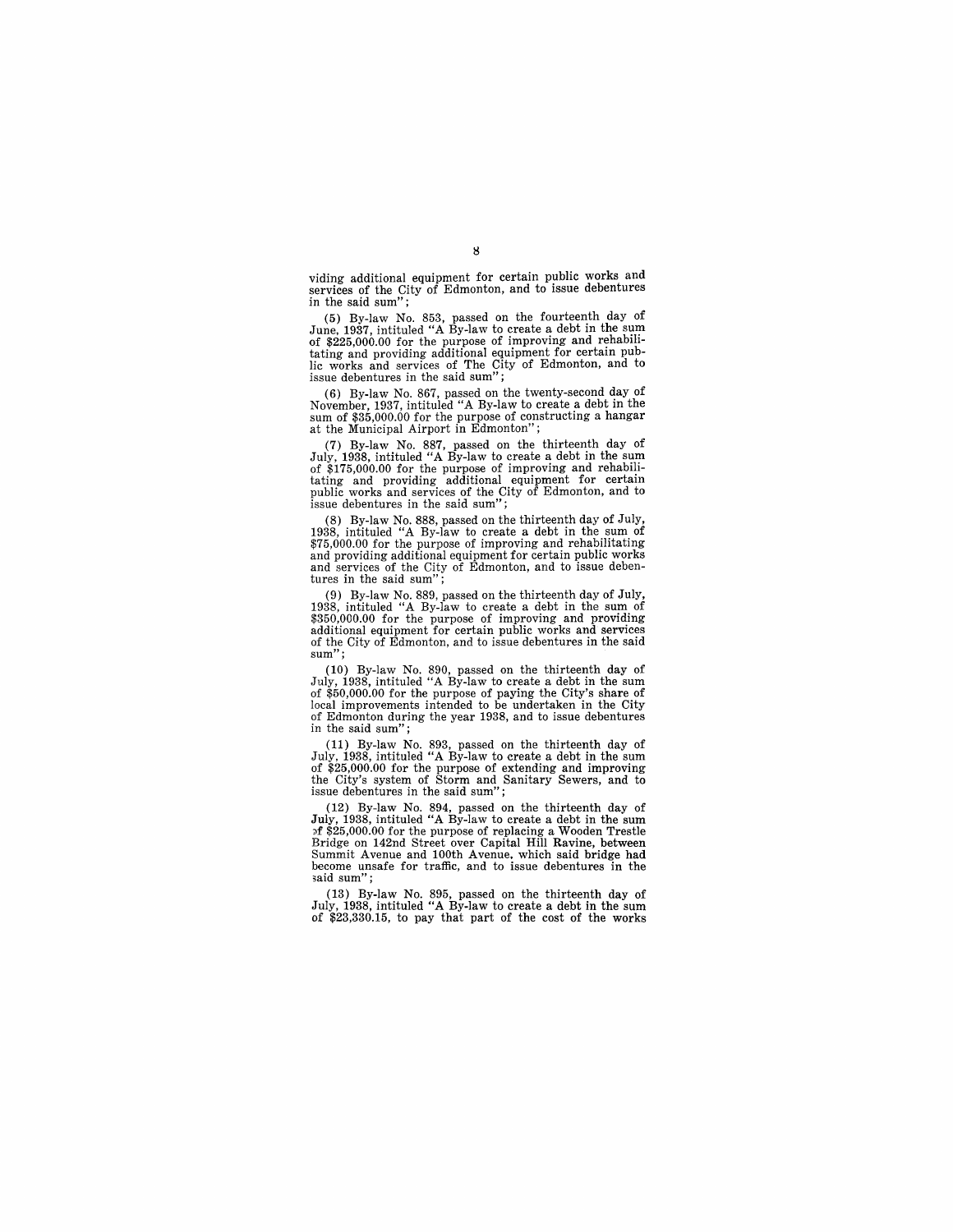hereinafter described to be borne by abutting properties, and to authorize the issue of debentures in the said sum", as amended by By-law No. 899, passed on the eighth day of August, 1938;

(14) By-law No. 896, passed on the thirteenth day of July, 1938, intituled "A By-law to create a debt in the sum of \$32,139.36 to pay that part of the cost of the works hereinfinanter described to be borne by abutting pro August, 1938;

(15) By-law No. 902, passed on the eleventh day of October, 1938, intituled "A By-law to create a debt in the number of \$157,000.00, for the purpose of improving and rehabilitating and nevoluding additional equipment for

and all the assessments thereby imposed or authorized to be imposed, and each and every of the said by-laws are hereby validated and confirmed and declared to be legal, valid and binding upon the City of Edmonton and the rate-<br>payers or burgesses thereof affected thereby, and the same<br>shall not be open to question in any Court on any ground<br>whatsoever; and all debentures and the coupons a thereto, issued or to be issued or purporting to be issued under the same or any of them, are hereby declared to be issued on the credit and security of the municipality at large, and are hereby declared to be legal, valid and binding upon the City of Edmonton and the ratepayers o in any Court on any ground whatsoever.

7. This Act shall come into force on the day upon which it is assented to.